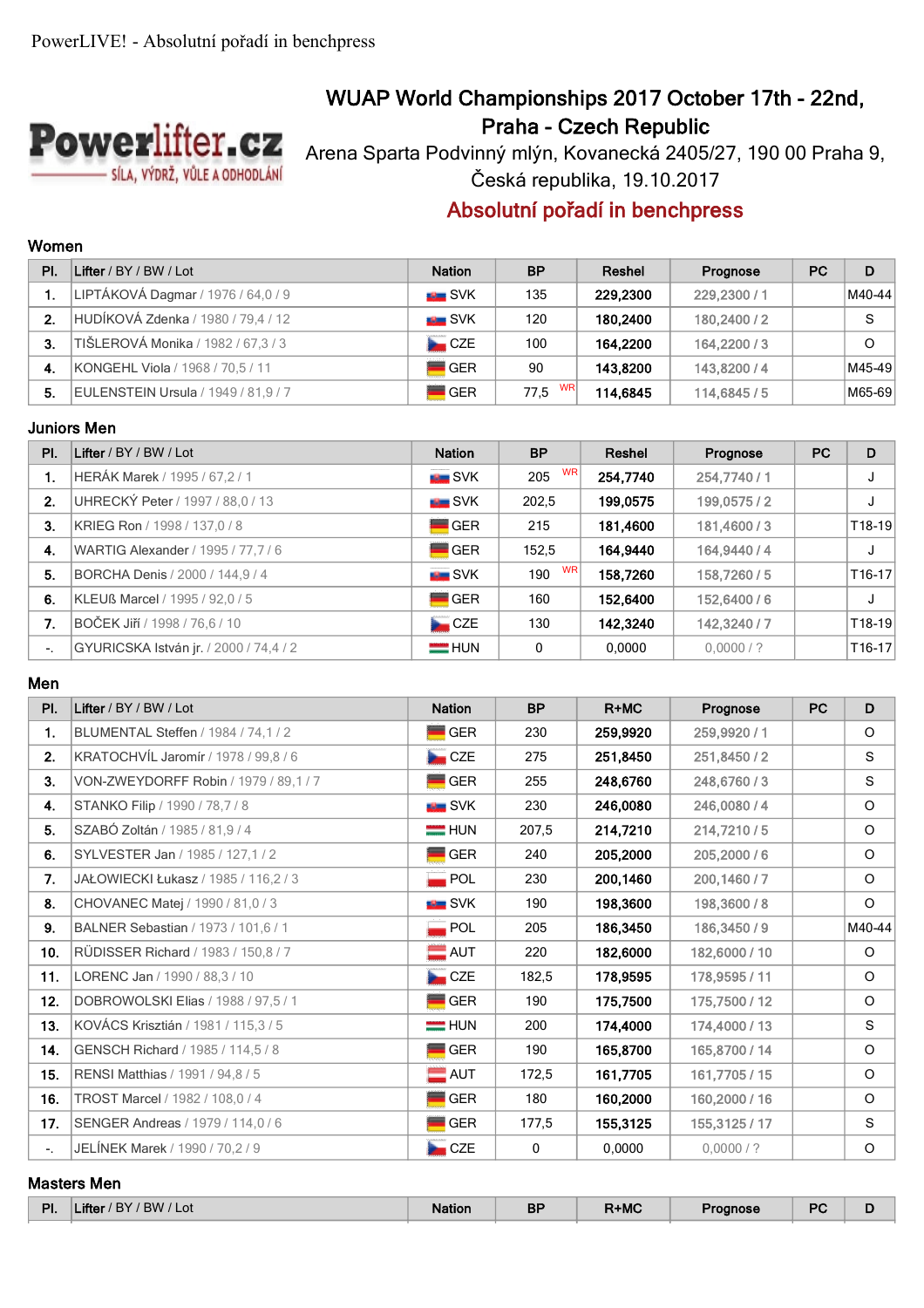# PowerLIVE! - Absolutní pořadí in benchpress

| 1.         | MOON Tim / 1964 / 132,4 / 3                                          | <b>ED</b> USA                    | 340                       | 348,1664             | 348, 1664 / 1                  | M50-54           |
|------------|----------------------------------------------------------------------|----------------------------------|---------------------------|----------------------|--------------------------------|------------------|
| 2.         | KUDI Viktor / 1966 / 118,0 / 7                                       | CZE                              | CR<br>310                 | 313,9234             | 313,9234/2                     | M50-54           |
| 3.         | HAKL Josef / 1950 / 117,6 / 9                                        | CZE                              | <b>WR</b><br>205          | 284,1702             | 284, 1702 / 3                  | M65-69           |
| 4.         | NUSSBAUMER Josef / 1951 / 113,8 / 2                                  | $\blacksquare$ AUT               | WR<br>200                 | 273,8750             | 273,8750/4                     | M65-69           |
| 5.         | ILLARIONOVS Olegs / 1965 / 95,7 / 11                                 | $=$ LAT                          | <b>WR</b><br>251          | 273,5844             | 273,5844 / 5                   | M50-54           |
| 6.         | VETTER Ulrich / 1952 / 107,0 / 2                                     | <b>GER</b>                       | WR<br>196                 | 268,0175             | 268,0175/6                     | M65-69           |
| 7.         | WERNER Kai Uwe / 1970 / 119,2 / 6                                    | <b>GER</b>                       | 280                       | 261,1520             | 261,1520/7                     | M45-49           |
| 8.         | TRICHLIN Erwin / 1939 / 64,2 / 3                                     | $\blacksquare$ AUT               | 97,5                      | 257,4136             | 257,4136/8                     | M75-79           |
| 9.         | GÖLLNITZ Kai Uwe / 1974 / 129,7 / 14                                 | GER                              | 282,5                     | 247,4293             | 247,4293/9                     | M40-44           |
| 10.        | KRÜGER Klaus / 1952 / 92,9 / 1                                       | GER                              | CR<br>165                 | 239,9942             | 239,9942 / 10                  | M65-69           |
| 11.        | RATHKE Peter / 1959 / 89,1 / 1                                       | <b>GER</b>                       | 187,5                     | 237,1564             | 237, 1564 / 11                 | M55-59           |
| 12.        | <b>DRUDÍK Ota</b> / 1961 / 89,1 / 13                                 | CZE                              | 185                       | 229,6645             | 229,6645 / 12                  | M55-59           |
| $13.$      | HLAVÁČ Marek / 1976 / 115,1 / 10                                     | CCE                              | 260                       | 228,0104             | 228,0104 / 13                  | M40-44           |
| 14.        | HRON Petr / 1977 / 107,4 / 5                                         | <b>No</b> CZE                    | 255                       | 227,3070             | 227,3070 / 14                  | M40-44           |
| 15.        | MAŠANOVIĆ Saša / 1967 / 124,0 / 3                                    | <b>ET MNE</b>                    | 230                       | 227,2055             | 227,2055 / 15                  | M50-54           |
| 16.        | KRUSE Reiko / 1972 / 125,4 / 12                                      | GER                              | 250                       | 227,1050             | 227,1050 / 16                  | M45-49           |
| 17.        | GROSSER Klaus / 1955 / 113,9 / 5                                     | <b>GER</b>                       | 180                       | 226,8000             | 226,8000 / 17                  | M60-64           |
|            |                                                                      |                                  |                           |                      |                                | M55-59           |
| 18.        | HERFORT Uwe / 1960 / 76,5 / 11<br>SIDÓ Eduard / 1977 / 107,6 / 1     | <b>GER</b>                       | 157,5<br>245              | 223,8881             | 223,8881/18                    | M40-44           |
| 19.        |                                                                      | SVK                              |                           | 218,1970             | 218,1970 / 19                  |                  |
| 20.        | HARASZTI László / 1971 / 109,1 / 7                                   | $=$ HUN                          | 222,5<br><b>WR</b><br>190 | 212,7514             | 212,7514 / 20                  | M45-49           |
| 21.<br>22. | SISKA Rudolf / 1971 / 82,1 / 9<br>BELICA Josef / 1956 / 102,9 / 6    | <b>SVK</b><br><b>SVK</b>         | 165                       | 211,5381             | 211,5381/21                    | M45-49<br>M60-64 |
|            |                                                                      |                                  |                           | 210,4087             | 210,4087 / 22                  |                  |
| 23.<br>24. | HURRASS Frank / 1961 / 113,4 / 1<br>DOLÁN Florián / 1962 / 83,8 / 4  | <b>GER</b><br><b>SVK</b>         | 185<br>160                | 206,3024<br>203,3200 | 206,3024 / 23<br>203,3200 / 24 | M55-59<br>M55-59 |
| 25.        | REISBACH Steffen / 1967 / 90,1 / 8                                   | <b>GER</b>                       | 185                       | 202,7604             | 202,7604 / 25                  | M45-49           |
|            |                                                                      |                                  |                           | 201,8104             |                                |                  |
| 26.<br>27. | GÖTZ Roland / 1946 / 75,9 / 2<br>ŠULC Petr / 1969 / 120,9 / 8        | <b>GER</b><br><b>No</b> CZE      | 105<br>210                | 201,7499             | 201,8104 / 26<br>201,7499 / 27 | M70-74<br>M45-49 |
|            |                                                                      |                                  |                           |                      | 200,2968 / 28                  |                  |
| 28.<br>29. | ŠVIREC Boris / 1964 / 114,4 / 4<br>KAUFMANN Daniel / 1976 / 94,1 / 2 | <b>SVK</b><br>$\blacksquare$ GER | 190<br>210                | 200,2968             |                                | M50-54<br>M40-44 |
|            |                                                                      |                                  |                           | 198,7247             | 198,7247 / 29                  |                  |
| 30.        | BALNER Sebastian / 1973 / 101,6 / 9                                  | <b>POL</b>                       | 205                       | 194,5442             | 194,5442 / 30                  | M40-44           |
| 31.        | KOVÁCS Pál / 1962 / 127,7 / 4                                        | $=$ HUN                          | 180                       | 192,1500             | 192,1500 / 31                  | M55-59<br>M40-44 |
| 32.        | KADĚRA Radovan / 1977 / 107,9 / 10                                   | CZE                              | 215                       | 191,3500             | 191,3500 / 32                  |                  |
| 33.        | UNGAI János / 1976 / 73,8 / 6                                        | $=$ HUN                          | 165                       | 188,2445             | 188,2445 / 33                  | M40-44           |
| 34.        | BUNZEL Armin / 1952 / 95,1 / 7                                       | GER                              | 130                       | 186,5753             | 186,5753 / 34                  | M65-69           |
| 35.        | HENNIG Frank / 1963 / 79,9 / 5                                       | GER                              | 145                       | 184,6758             | 184,6758 / 35                  | M50-54           |
| 36.        | EULENSTEIN Joachim / 1947 / 94,7 / 10                                | GER                              | 115                       | 183,4181             | 183,4181/36                    | M70-74           |
| 37.        | STOPIAK Pavol / 1958 / 93,0 / 6                                      | SVK                              | 140                       | 179,1720             | 179,1720 / 37                  | M55-59           |
| 38.        | REKAIKINS Mihails / 1976 / 96,2 / 3                                  | $= LAT$                          | 190                       | 177,8126             | 177,8126 / 38                  | M40-44           |
| 39.<br>40. | MARUDINS Igors / 1975 / 82,4 / 8                                     | $=$ LAT<br>≡                     | 170                       | 175,9413             | 175,9413 / 39<br>171,4488 / 40 | M40-44<br>M40-44 |
|            | SCHRAMKE Gordon / 1974 / 72,8 / 12                                   | GER                              | 145                       | 171,4488             |                                |                  |
| 41.<br>42. | MEHNERT Heiko / 1968 / 93,2 / 9<br>MIHÁLY Peter / 1958 / 153,8 / 8   | GER<br><b>Extra</b> SVK          | 160<br>150                | 168,8289             | 168,8289 / 41                  | M45-49<br>M55-59 |
| 43.        | STEINKOPF Falk / 1961 / 96,4 / 5                                     | <b>GER</b>                       | 140                       | 167,6700             | 167,6700 / 42<br>165,7090 / 43 | M55-59           |
| 44.        | AUER Mario / 1972 / 91,9 / 4                                         | $\blacksquare$ AUT               | 160                       | 165,7090             | 159,4898 / 44                  | M40-44           |
| 45.        |                                                                      | $\blacksquare$ POL               | 80                        | 159,4898             | 145,2968 / 45                  | M60-64           |
| 46.        | HOJKA Bernard / 1953 / 69,0 / 7<br>LEIBL Karel / 1954 / 105,8 / 11   | CZE                              | 100                       | 145,2968<br>131,6826 | 131,6826 / 46                  | M60-64           |
|            |                                                                      |                                  |                           |                      |                                |                  |
|            |                                                                      |                                  |                           |                      |                                |                  |